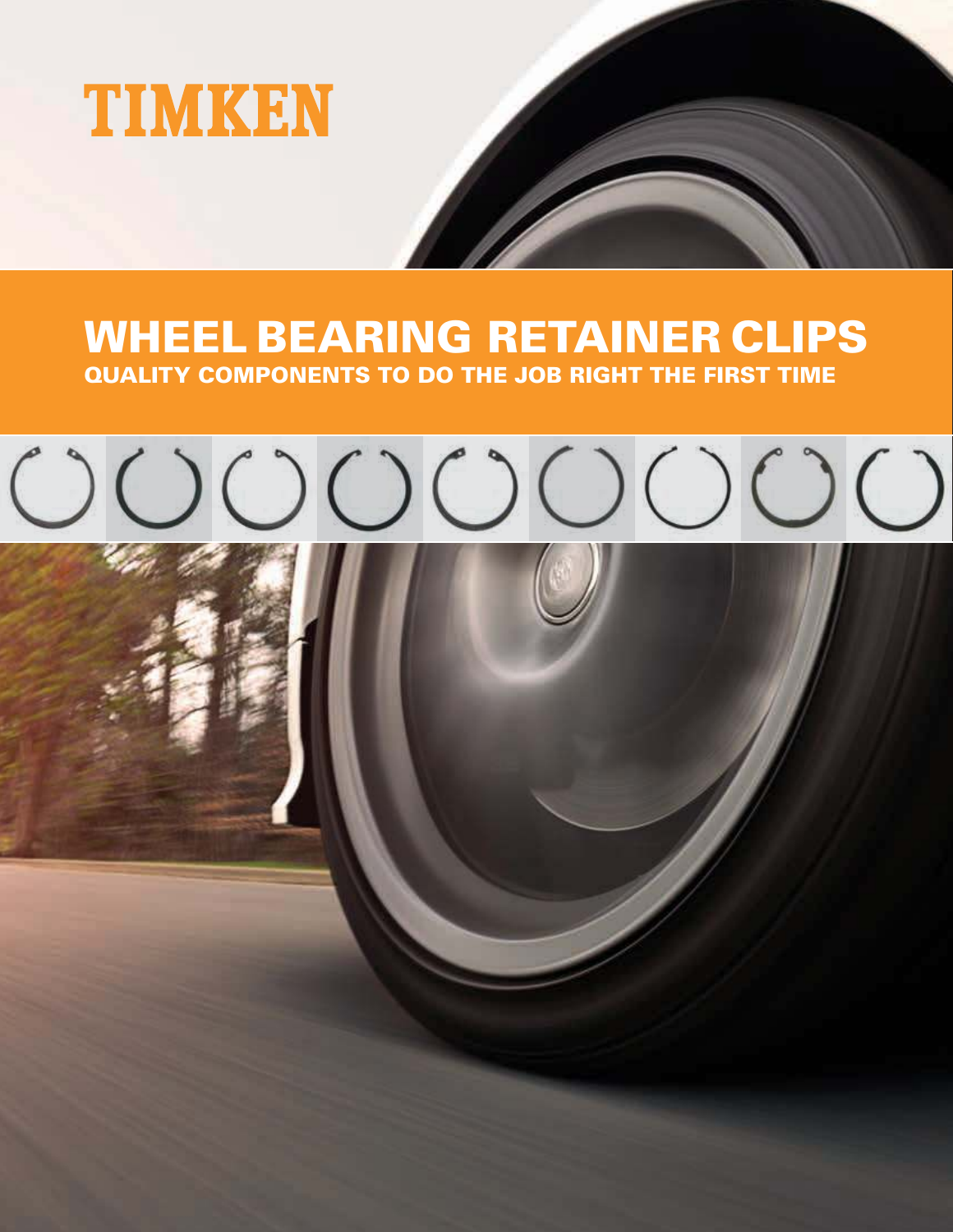Many Generation 1 bearing designs require a retainer clip, which may need replaced when the bearing is changed. We offer wheel bearing retainer clips fo thousands of applications, including the most common makes and models on the road today. See the following pages for a list of applications.

#### **Timken® Wheel Bearing Retainer Clips**

- Align with stringent Timken quality standards
- Are engineered to OEM specifications
- Provide a secure fit without scoring the inside of the bore
- Are easy to install with a universal design that reduces notch configuratio
- Offer notches set for optimum access using traditional snap ring pliers
- Are cataloged to the year, make and model of the bearing application Generation 1 bearing designs

| ,<br> |  |
|-------|--|
|       |  |
| ns    |  |

| <b>PART#</b>  | <b>APPLICATION</b>                                                                                                                                                                                                                                                                                                                                                                           |
|---------------|----------------------------------------------------------------------------------------------------------------------------------------------------------------------------------------------------------------------------------------------------------------------------------------------------------------------------------------------------------------------------------------------|
| <b>RET109</b> | BMW-128i, Z4 (16-08)                                                                                                                                                                                                                                                                                                                                                                         |
| <b>RET113</b> | Audi-4000, 4000 Quattro, 80, Coupe, Fox (92-80); BMW-330e(2016); Ford-Escort, EXP, Tempo (94-83); Mazda-626 (87-83);<br>Mercury-LN7, Lynx, Topaz (94-83)                                                                                                                                                                                                                                     |
| <b>RET114</b> | Lexus-ES250 (91-90); Nissan-Sentra (06-91); Toyota-Camry (91-83)                                                                                                                                                                                                                                                                                                                             |
| <b>RET115</b> | Chrysler-Neon, PT Cruiser (10-02); Dodge-Neon, SX 2.0 (05-02); Ford-Ranger, Taurus, Thunderbird, Windstar (02-98);<br>Hyundai-Santa Fe, Tucson (15-01); Infiniti-I30, I35 (04-00); Jaguar-XJ8, XJR, XK8(1998); Kia-Borrego, Sedona, Sorento,<br>Sportage (15-09); Lincoln-Continental, Mark VII, Mark VIII (98-88); Mercury-Cougar, Sable (97-89); Nissan-Altima, Maxima,<br>X-Trail (08-02) |
| <b>RET116</b> | Nissan-Pulsar NX, Sentra (90-87)                                                                                                                                                                                                                                                                                                                                                             |
| <b>RET119</b> | Infiniti-G20, I30 (02-91); Nissan-Altima, Axxess, Maxima, Stanza (01-93)                                                                                                                                                                                                                                                                                                                     |
| <b>RET120</b> | Nissan-Pulsar NX, Sentra (90-87)                                                                                                                                                                                                                                                                                                                                                             |
| <b>RET122</b> | Ford-C-Max, Escape, Focus, Transit Connect (18-13); Lincoln-MKC (17-15)                                                                                                                                                                                                                                                                                                                      |
| <b>RET127</b> | Ford-Probe (92-89); Mazda-626, 929, MX-6 (92-88)                                                                                                                                                                                                                                                                                                                                             |
| <b>RET128</b> | Chevrolet-Prizm (02-98); Geo-Prizm (92-89); Lexus-IS300 (05-01); Toyota-Corolla, Cressida (02-93)                                                                                                                                                                                                                                                                                            |
| <b>RET130</b> | Volkswagen-Cabrio, Corrado, Golf, Jetta, Passat (02-95)                                                                                                                                                                                                                                                                                                                                      |
| <b>RET136</b> | Audi-100, 100 Quattro, 200, 200 Quattro, 90 Quattro, A4, A4 Quattro, A6, A6 Quattro, A8, A8 Quattro, Allroad Quattro, RS6,<br>S4, V8 Quattro (05-91); Volkswagen-Passat (05-98)                                                                                                                                                                                                              |
| <b>RET143</b> | Ford-Escort (03-91); Mazda-323, MX-3, Protege, Protege5 (03-90); Mercury-Tracer (99-91)                                                                                                                                                                                                                                                                                                      |
| <b>RET145</b> | Acura-CL, MDX, RSX, TL (06-01); Honda-Accord, Civic, CR-V, Element, Pilot, Prelude, S2000 (11-98)                                                                                                                                                                                                                                                                                            |
| <b>RET148</b> | Toyota-Previa (97-91)                                                                                                                                                                                                                                                                                                                                                                        |
| <b>RET151</b> | Chevrolet-Tracker (00-98); Geo-Tracker (97-89); Suzuki-Grand Vitara, Sidekick, X-90 (00-99)                                                                                                                                                                                                                                                                                                  |
| <b>RET153</b> | Toyota-Avalon, Camry, RAV4, Sienna, Solara (05-95)                                                                                                                                                                                                                                                                                                                                           |
| <b>RET154</b> | Mazda-626, MX-6 (92-88)                                                                                                                                                                                                                                                                                                                                                                      |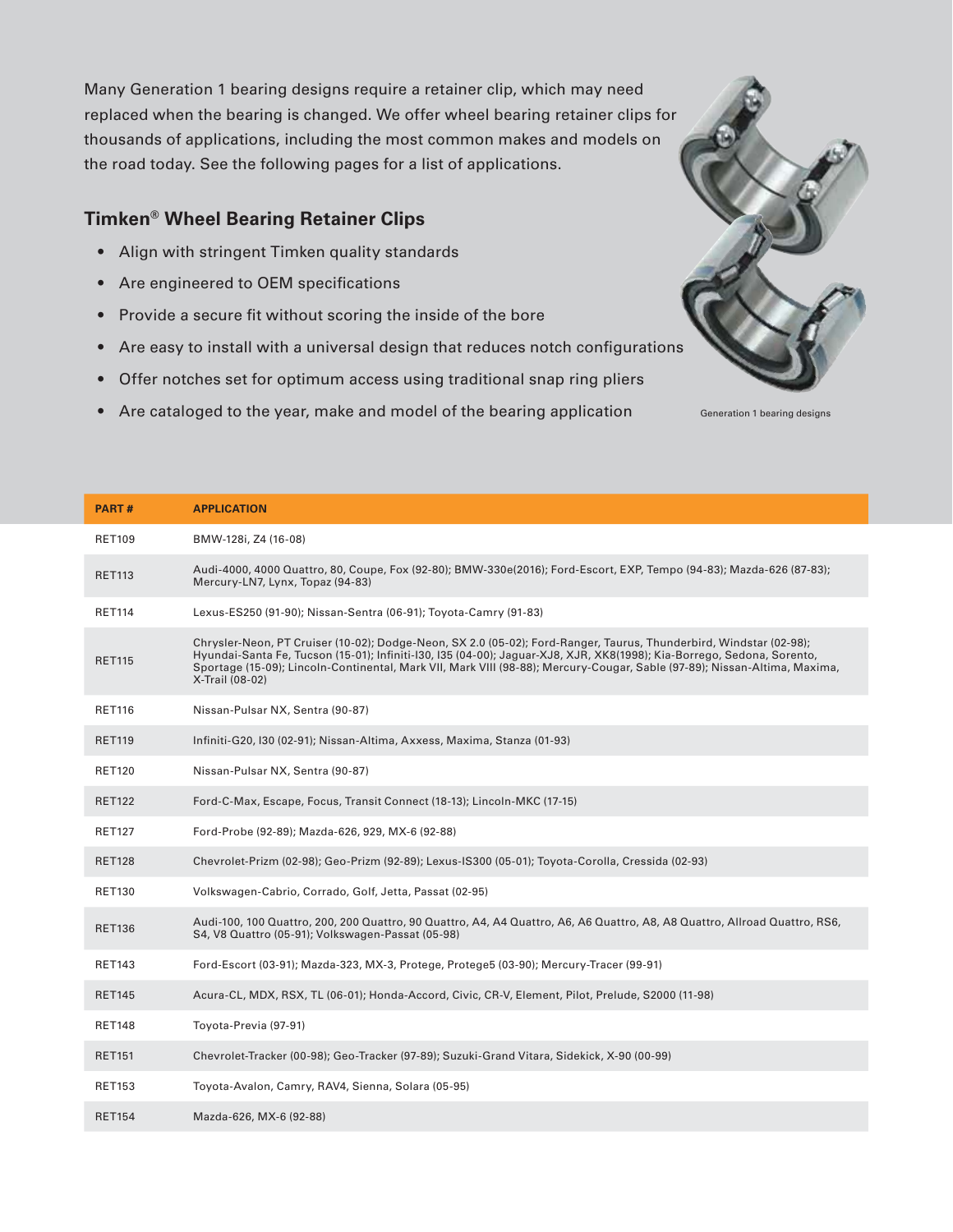| PART#          | <b>APPLICATION</b>                                                                                                                                            |
|----------------|---------------------------------------------------------------------------------------------------------------------------------------------------------------|
| <b>RET154B</b> | Mercury-Villager (02-93); Nissan-Quest (02-93)                                                                                                                |
| <b>RET161</b>  | BMW-524td, 528e, 530i, 533i, 535i, 535is, 540i, 733i, 735i, 735iL, 740i, 740iL, 750iL, L6, L7, M5 (95-85); Porsche-911 (95-89);<br>Volkswagen-EuroVan (03-95) |
| <b>RET166</b>  | Ford-Fusion (12-06); Kia-Spectra (04-02); Lincoln-MKZ, Zephyr (12-07); Mazda-3, 5, 6 (15-05); Mercury-Milan (11-06)                                           |
| <b>RET169</b>  | Dodge-Neon (99-95); Plymouth-Neon (99-95)                                                                                                                     |
| <b>RET171</b>  | Acura-EL, Integra (05-97); Honda-Civic, CR-Z, Fit (17-92)                                                                                                     |
| <b>RET175</b>  | Subaru-Forester, Impreza, Legacy (08-98)                                                                                                                      |
| <b>RET176</b>  | Subaru-Baja, Forester, Impreza, Legacy, Outback, XT (08-03)                                                                                                   |
| <b>RET177</b>  | Ford-Contour (00-95); Honda-Accord (87-86); Mercury-Cougar, Mystique (02-99)                                                                                  |
| <b>RET178</b>  | Hyundai-Accent, Elantra, Tiburon (17-00); Kia-Rio, Rio5 (11-06)                                                                                               |
| <b>RET180</b>  | Saab-900, 9-3, 9-5 (02-94); Saturn-L100, L200, L300, LS, LS1, LS2, LW1, LW2, LW200, LW300 (05-01); Suzuki-Forenza, Reno<br>$(08-04)$                          |
| <b>RET186</b>  | Ford-Escape (12-01); Mazda-Tribute (11-01); Mercury-Mariner (11-05)                                                                                           |
| <b>RET186B</b> | Jaguar-S-Type, Super V8, Vanden Plas, XJ8, XJR (09-00)                                                                                                        |
| <b>RET187</b>  | Mercedes-Benz-ML320, ML350, ML430, ML500, ML55 AMG, S350, S430, S500, S55 AMG, S600 (06-98)                                                                   |
| <b>RET188</b>  | Pontiac-Vibe (10-03); Toyota-Celica, Corolla, Matrix (18-00)                                                                                                  |
| <b>RET189</b>  | Toyota-4Runner, Sequoia, Tacoma, Tundra (07-96)                                                                                                               |
| <b>RET191</b>  | Hyundai-Sonata, Tiburon, XG300, XG350 (08-99)                                                                                                                 |
| <b>RET200</b>  | Chrysler-Crossfire (08-04)                                                                                                                                    |
| <b>RET207</b>  | Acura-MDX (06-03); Honda-Pilot, Ridgeline (14-05)                                                                                                             |
| RET21          | Scion-iQ, xD (15-12); Toyota-Yaris (18-07)                                                                                                                    |
| <b>RET212</b>  | Lexus-RX350, RX450h (15-10); Toyota-Highlander (18-08)                                                                                                        |
| <b>RET219</b>  | Volvo-760, 780, 940, 960, S90, V90 (98-88)                                                                                                                    |
| <b>RET237</b>  | Audi-TT, TT Quattro (06-00); Kia-Sephia (01-94); Mazda-Miata (05-90); Volkswagen-Beetle, Golf, Golf City, Jetta (10-98)                                       |
| <b>RET239</b>  | Ford-Focus (08-00)                                                                                                                                            |
| <b>RET259</b>  | Ford-Explorer, Explorer Sport Trac (10-02); Lincoln-Aviator (05-03); Mercury-Mountaineer (10-02)                                                              |
| <b>RET266</b>  | Ford-Escape (12-01); Mazda-Tribute (11-01); Mercury-Mariner (11-05)                                                                                           |
| RET34          | Mitsubishi-Lancer, Outlander (07-06)                                                                                                                          |
| RET35          | Chevrolet-Aveo, Aveo5, Spark (15-04); Honda-Civic (90-88); Pontiac-G3, G3 Wave, Wave5 (10-07)                                                                 |
| RET40          | Hyundai-Elantra, Tiburon (08-01); Kia-Spectra, Spectra5 (09-04)                                                                                               |
| RET48          | Acura-ILX, TL, TSX (18-13); Honda-Accord, Civic, Element (11-03)                                                                                              |
| <b>RET50</b>   | Ford-Edge (14-07); Lincoln-MKX (15-07); Mazda-6, CX-7, CX-9 (15-06); Toyota-Avalon, Camry, Highlander, Matrix (18-05)                                         |
| <b>RET502</b>  | Ford-Focus (11-09)                                                                                                                                            |
| <b>RET503</b>  | Nissan-Versa, Versa Note (17-12)                                                                                                                              |
| <b>RET503B</b> | Fiat-500 (17-12)                                                                                                                                              |